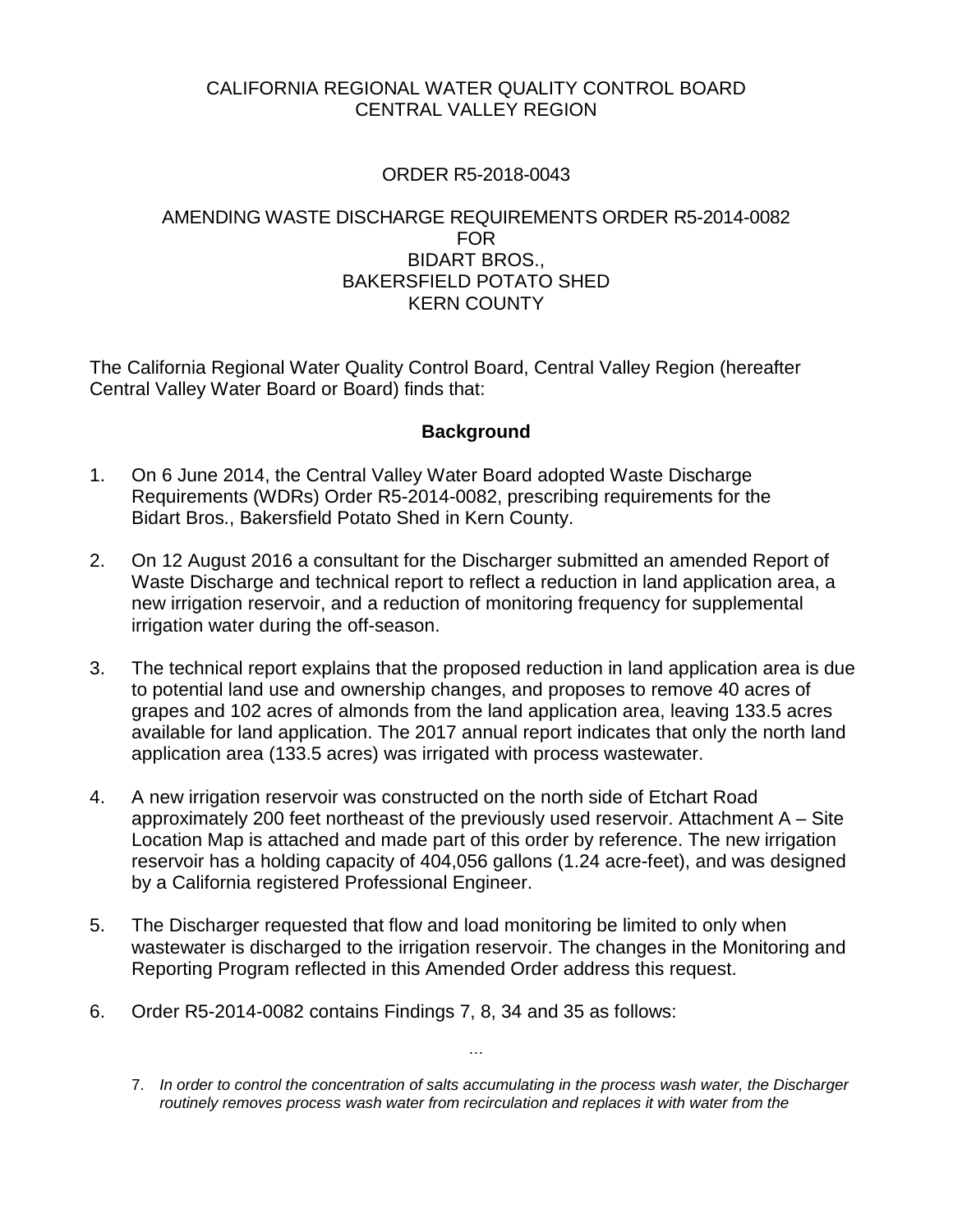*Beardsley Canal and/or the Oildale Mutual Water District. Water from the second pond is pumped, at a rate of 400 gallons per minute for approximately seven hours per day (total of 168,000 gallons per day), to a nearby irrigation reservoir (hereafter referred to as Etchart Reservoir).*

*8. Process wash water and irrigation water are mixed in the Etchart Reservoir and pumped through a sand filter and drip irrigation system and applied to 40 acres of table grapes and 232 acres of almonds (hereafter referred to as the Land Application Area or LAA). The LAA is approximately 1 mile south of the facility*

…

*…*

…

- *34. The Western Fertilizer Handbook, Eighth Edition, produced by the California Plant Health Association, indicates almonds and grapes will take up 200 pounds per acre per year (lbs/acre/year) and 125 lbs/acre/year, respectively.*
- *35. With an average total nitrogen concentration of 4.8 mg/L (based on 2012 data) and approximately 9.4 million gallons (168,000 gallons per day, 7 days per week, and 8 weeks per season) of process wash water used to irrigate the LAA, the total nitrogen loading from the process wash water to the LAA is 1.3 pounds per acre per year.*
- *7.* Monitoring and Reporting Program R5-2014-0082 contains MONITORING LOCATIONS, EFFLUENT MONITORING EFF-001, and LAND APPLICATION AREA MONITORING LAA-001 as follows:

*…*

#### *MONITORNING LOCATIONS*

…

| <b>Monitoring Location</b><br>Name | <b>Monitoring Location Description</b>                                                                                                                     |  |
|------------------------------------|------------------------------------------------------------------------------------------------------------------------------------------------------------|--|
| EFF-001                            | Combined process wash water and irrigation water that is mixed in the Etchart<br>Reservoir and applied to the Land Application Area (LAA).                 |  |
| LAA-001                            | 40 acres of table grapes and 232 acres of almonds where water from the Etchart<br>Reservoir is applied. Also referred to the Land Application Area or LAA. |  |
| $PND-001$                          | First pond (or west pond) in series following the 30,000 gallon storage tank. This<br>pond is unlined and has an estimated capacity of 400,000 gallons.    |  |
| <i>PND-002</i>                     | Second pond (or east pond) in series following the first pond. This pond is unlined<br>and has an estimated capacity of 200,000 gallons.                   |  |
| <i>SPL-001</i>                     | Source water used to wash potatoes.                                                                                                                        |  |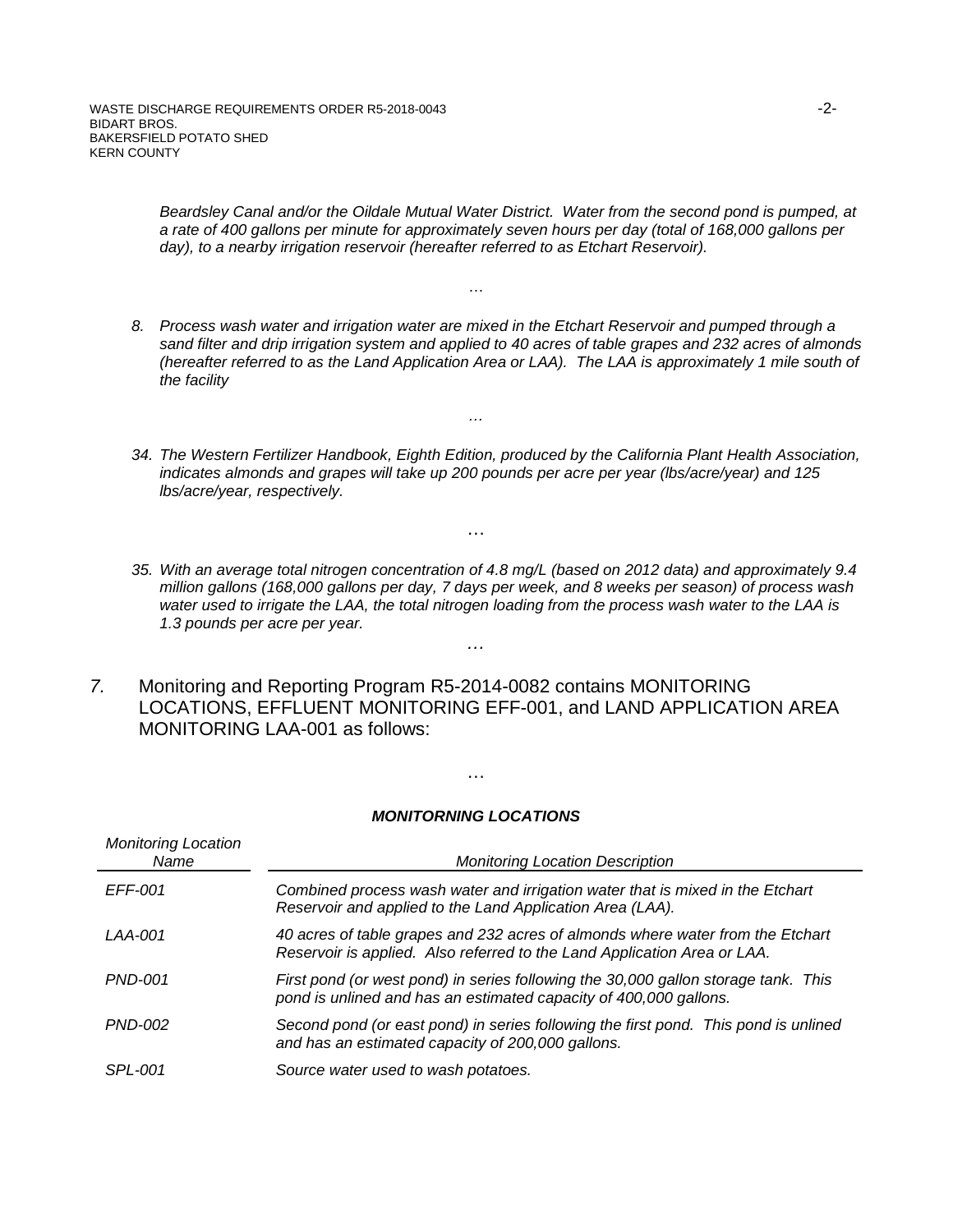#### *EFFLUENT MONITORING EFF-001*

…

*Effluent samples shall be collected after wash water from the facility and irrigation water are mixed in Etchart Reservoir and prior to discharge to the LAA and shall include at least the following:*

### *LAND APPLICATION AREA MONITORING LAA-001*

…

*The Discharger shall perform the following routine monitoring and loading calculations for the LAA. In addition, the Discharger shall keep a log of routine monitoring observations for example: areas of ponding, broken irrigation pipes, odors and/or flies within the LAA. Data shall be collected and presented in tabular format and shall include the following:*

| Frequency | Constituent/Parameter                           | Units             | Sample Type             |
|-----------|-------------------------------------------------|-------------------|-------------------------|
| 1/Day     | Location of process wash water application area | Field # & Acreage | n/a                     |
| 1/Day     | Process wash water flow                         | gpd               | Metered                 |
| 1/Day     | Process wash water loading                      | inches/day        | Calculated              |
| 1/Day     | Supplemental irrigation <sup>1</sup>            | gpd               | Metered                 |
| 1/Day     | Precipitation <sup>1</sup>                      | inches            | Rain gauge <sup>2</sup> |
| 1/Day     | $BOD5$ loading (day of application) $3$         | lbs/acre          | Calculated              |
| 1/Day     | $BOD5$ loading (cycle average) $3$              | lbs/acre-day      | Calculated              |
| 1/Month   | Nitrogen loading from wastewater 4              | lbs/acre          | Calculated              |
| 1/Month   | Nitrogen loading from fertilizer                | lbs/acre          | Calculated              |
| 1/Year    | Cumulative nitrogen loading 1                   | lbs/acre-year     | Calculated              |
| 1/Month   | Salt loading 4                                  | lbs/acre          | Calculated              |
| 1/Year    | Cumulative salt loading 1                       | lbs/acre-year     | Calculated              |

*1. Supplemental irrigations, precipitation, cumulative nitrogen loading, and cumulative salt loading shall be monitored for the entire year, not just during the potato processing season.*

*2. National Weather Service data from the nearest weather station is acceptable.* 

*3. BOD loading rates shall be calculated using the applied volume of process wash water and irrigation water, applied acreage, and the average of the two samples of BOD collected during the current potato processing season from monitoring location EFF-001. The BOD loading rate shall be divided by the number of days between applications to determine cycle average.* 

*4. Nitrogen and salt loading shall be calculated using the applied volume of process wash water and irrigation water, applied acreage, and the average concentration of the two samples of total nitrogen and FDS collected during the current potato processing season from monitoring location EFF-001.*

### 8. Order R5-2014-0082 Information Sheet Background section contains the following:

…

…

*On 9 April 2004, Bidart Bros., (Bidart) submitted a RWD that described potato washing and sorting activities at the facility. Additional information to complete the RWD was submitted on 12 May 2004. On 23 June 2004, Central Valley Water Board staff issued Monitoring and*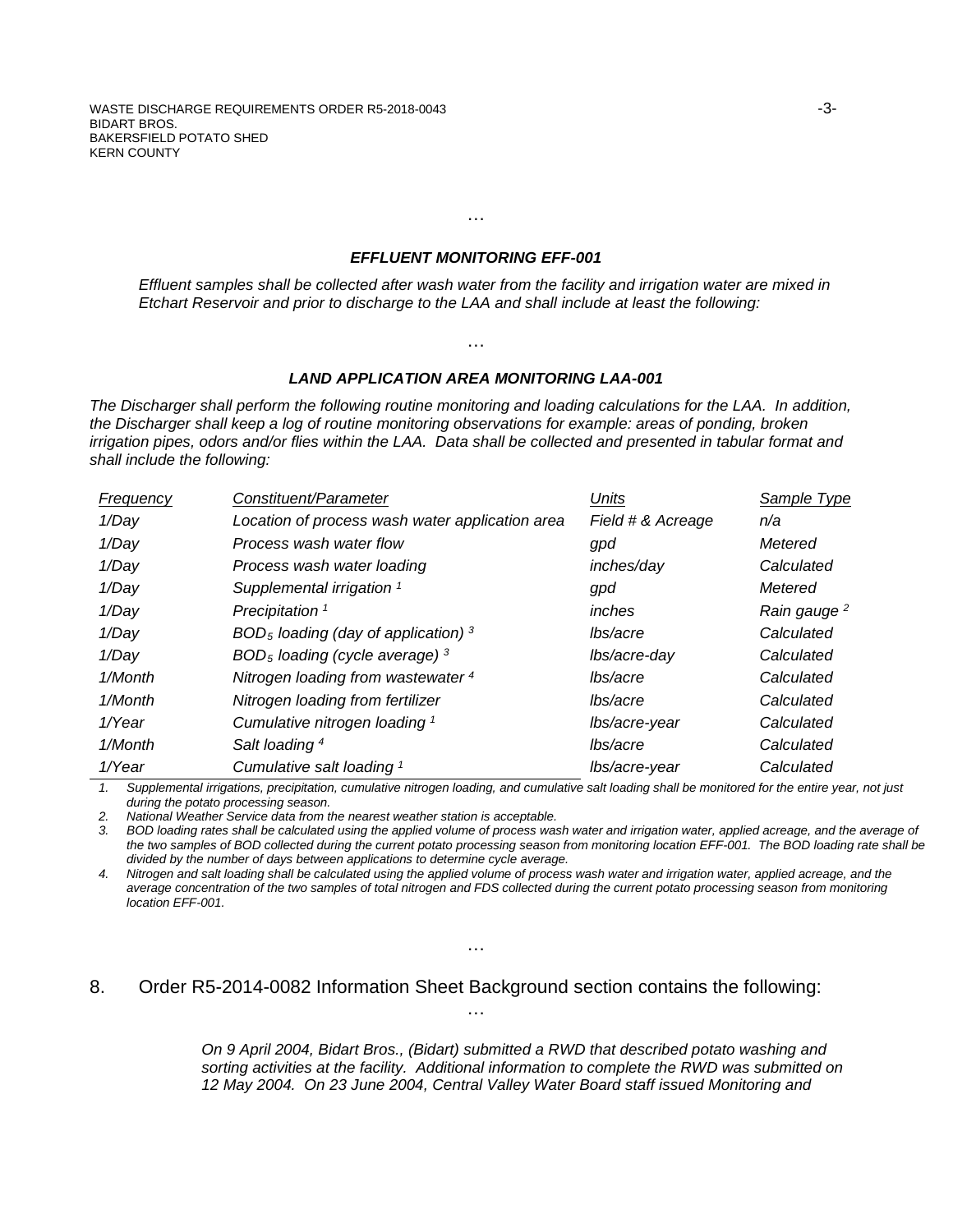*Reporting Program (MRP) No. R5-2004-0826 for the potato shed. Since 2004, Bidart has been submitting annual monitoring reports as required by the MRP.* 

…

*Approximately 168,000 gallons per day of process water are discharged from the potato washing process to an irrigation pond identified as the Etchart Reservoir. Process wash water and irrigation water from the nearby Beardsley Canal (Kern River Water) are mixed in the Etchart Reservoir and pumped through a sand filter and drip irrigation system and applied to 40 acres of table grapes and 232 acres of almonds (also referred to as the Land Application Area or LAA).*

# **California Environment Quality Act**

9. This action to amend WDRs Order R5-2014-0082 is exempt from the provisions of the California Environmental Quality Act (CEQA) (Pub. Resources Code, § 21000 et seq.) in accordance with California Code of Regulations, title 14, section 15301, which exempts the "operation, repair, maintenance, [and] permitting … of existing public or private structures, facilities, mechanical equipment, or topographical features" from environmental review.

…

### **Public Notice**

- 10. The Central Valley Water Board has notified the Discharger and interested agencies and persons of its intent to amend waste discharge requirements for this discharge and has provided them with an opportunity for a public hearing and an opportunity to submit their written views and recommendations.
- 11. The Central Valley Water Board, in a public meeting, heard, and considered all comments pertaining to the discharge.

**IT IS HEREBY ORDERED** that, Waste Discharge Requirements Order R5-2014-0082 is amended to change Finding 7, Finding 8, Finding 34, and Finding 35; and Monitoring and Reporting Program R5-2014-0082 sections on Monitoring Locations, Effluent Monitoring, Land Application Area Monitoring, and the Information Sheet. Bidart Bros., its agents, successors, and assigns, in order to meet the provisions contained in Division 7 of the California Water Code and regulations adopted thereunder, shall comply with amended Order R5-2018-0043 as follows:

Findings 7, 8, 34 and 35 shall be replaced by the following: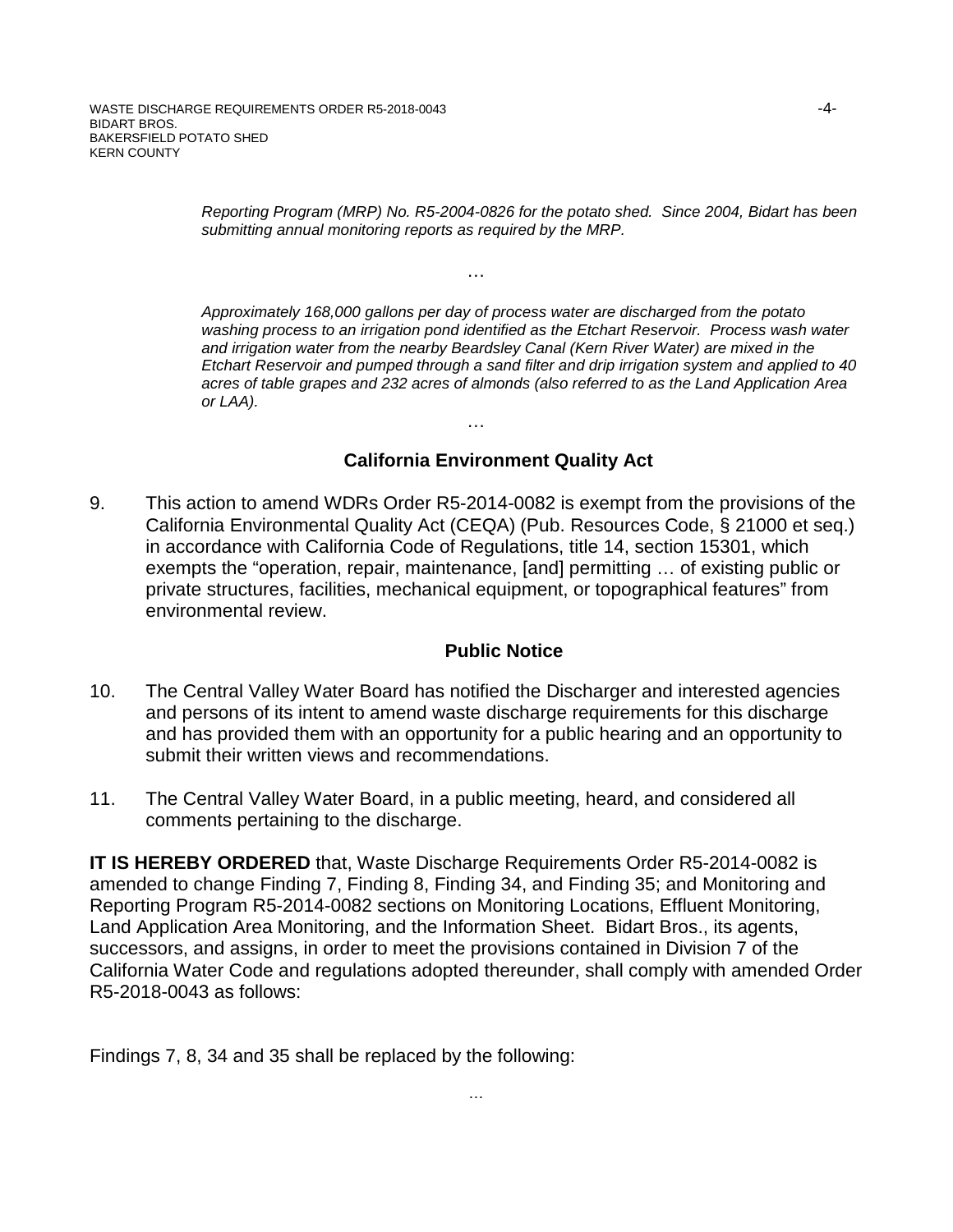WASTE DISCHARGE REQUIREMENTS ORDER R5-2018-0043 -5-BIDART BROS. BAKERSFIELD POTATO SHED KERN COUNTY

- 7. *In order to control the concentration of salts accumulating in the process wash water, the Discharger routinely removes process wash water from recirculation and replaces it with water from the Beardsley Canal and/or the Oildale Mutual Water District. Water from the second pond is pumped, at a rate of 400 gallons per minute (approximately 168,000 gallons per day in 2012), to a nearby irrigation reservoir.*
- *8. Process wash water and irrigation water are mixed in the irrigation reservoir and pumped through a sand filter and drip irrigation system and applied to 133.5 acres of almonds (hereafter referred to as the Land Application Area or LAA). The LAA is approximately 1 mile south of the facility.*

…

…

*…*

- *34. The Western Fertilizer Handbook, Eighth Edition, produced by the California Plant Health Association, indicates almonds will take up 200 pounds of nitrogen per acre per year (lbs/acre/year).*
- *35. With an average total nitrogen concentration of 4.8 mg/L (based on 2012 data) and approximately 9.4 million gallons (168,000 gallons per day, 7 days per week, and 8 weeks per season) of process wash water used to irrigate the LAA, the total nitrogen loading from the process wash water to the LAA is 2.8 pounds per acre per year.*

Monitoring and Reporting Program R5-2014-0082 MONITORING LOCATIONS, EFFLUENT MONITORING, and LAND APPLICATION AREA MONITORING sections shall be replaced by the following:

…

### *MONITORNING LOCATIONS*

…

| <b>Monitoring Location</b><br>Name | <b>Monitoring Location Description</b>                                                                                                                  |  |
|------------------------------------|---------------------------------------------------------------------------------------------------------------------------------------------------------|--|
| <i>EFF-001</i>                     | Combined process wash water and irrigation water that is mixed in the irrigation<br>reservoir and applied to the Land Application Area (LAA).           |  |
| LAA-001                            | 133.5 acres of almonds where water from the irrigation reservoir is applied. Also<br>referred to the Land Application Area or LAA.                      |  |
| <b>PND-001</b>                     | First pond (or west pond) in series following the 30,000 gallon storage tank. This<br>pond is unlined and has an estimated capacity of 400,000 gallons. |  |
| <i>PND-002</i>                     | Second pond (or east pond) in series following the first pond. This pond is unlined<br>and has an estimated capacity of 200,000 gallons.                |  |
| <b>SPL-001</b>                     | Source water used to wash potatoes.                                                                                                                     |  |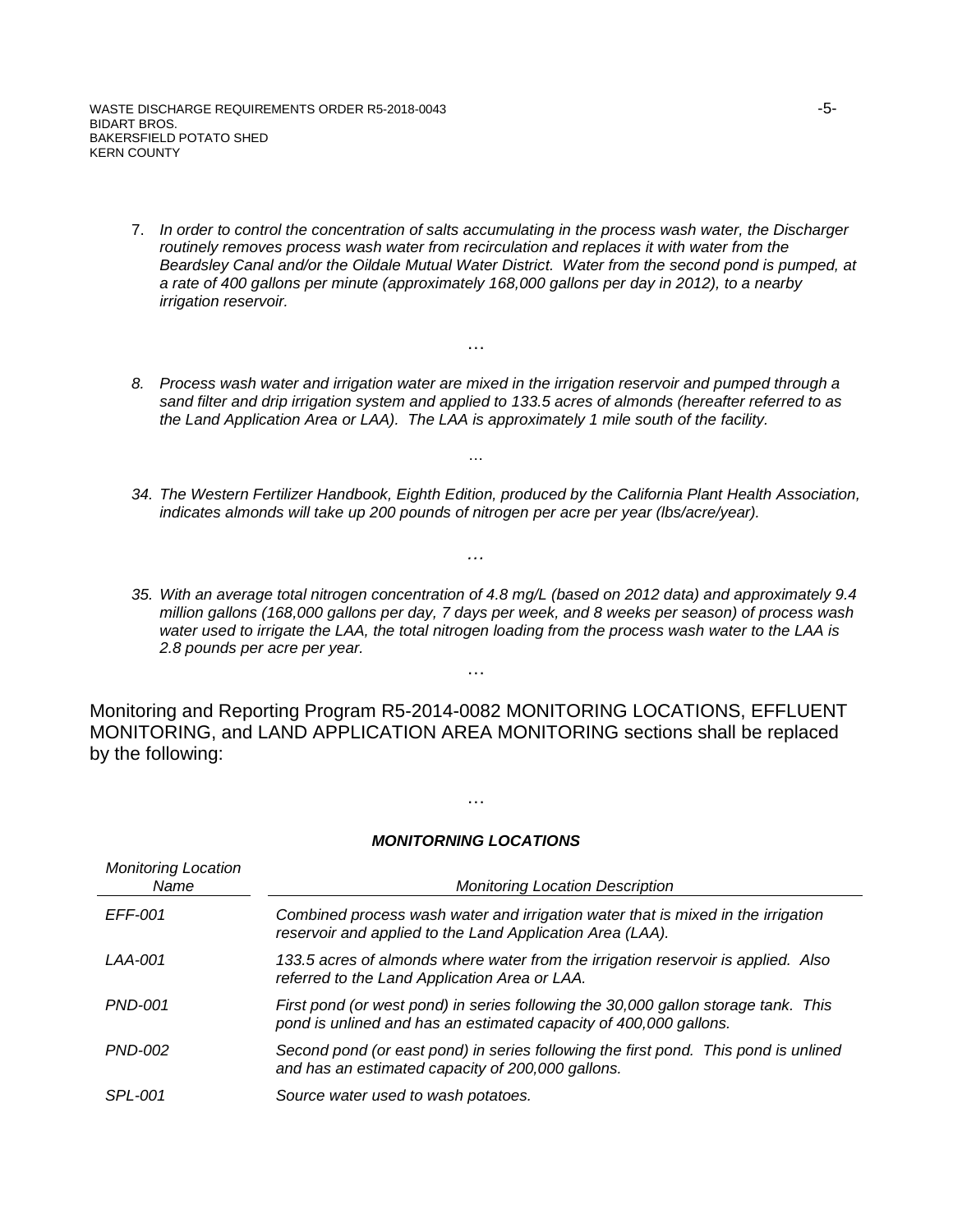WASTE DISCHARGE REQUIREMENTS ORDER R5-2018-0043 **-6-** - And the state of the state of the state of the state of the state of the state of the state of the state of the state of the state of the state of the state of the st BIDART BROS. BAKERSFIELD POTATO SHED KERN COUNTY

#### *EFFLUENT MONITORING EFF-001*

…

*Effluent samples shall be collected after wash water from the facility and irrigation water are mixed in the irrigation reservoir and prior to discharge to the LAA and shall include at least the following:*

#### *LAND APPLICATION AREA MONITORING LAA-001 (PROCESSING SEASON)*

…

*The Discharger shall perform the following routine monitoring and loading calculations for the LAA. In addition, the Discharger shall keep a log of routine monitoring observations for example: areas of ponding, broken irrigation pipes, odors and/or flies within the LAA. Data shall be collected and presented in tabular format and shall include the following:*

| <b>Frequency</b>               | Constituent/Parameter                           | Units             | Sample Type             |
|--------------------------------|-------------------------------------------------|-------------------|-------------------------|
| Daily                          | Location of process wash water application area | Field # & Acreage | n/a                     |
| Daily                          | Process wash water flow                         | gpd               | Metered                 |
| Daily                          | Process wash water loading                      | inches/day        | Calculated              |
| Daily                          | Supplemental irrigation <sup>1</sup>            | gpd               | Metered                 |
| Daily                          | Precipitation <sup>1</sup>                      | inches            | Rain gauge <sup>2</sup> |
| <b>BOD Loading Rates:</b>      |                                                 |                   |                         |
| Daily                          | On Day of Application 3                         | lbs/acre          | Calculated              |
| Daily                          | Cycle Average <sup>3</sup>                      | lbs/acre-day      | Calculated              |
| <b>Nitrogen Loading Rates:</b> |                                                 |                   |                         |
| <b>Monthly</b>                 | From Wastewater <sup>4</sup>                    | lbs/acre          | Calculated              |
| <b>Monthly</b>                 | <b>From Fertilizer</b>                          | lbs/acre          | Calculated              |
| Annually                       | Cumulative nitrogen loading 1                   | lbs/acre-year     | Calculated              |
| Salt Loading Rates:            |                                                 |                   |                         |
| <b>Monthly</b>                 | Salt loading <sup>4</sup>                       | lbs/acre          | Calculated              |
| Annually                       | Cumulative salt loading 1                       | lbs/acre-year     | Calculated              |

*1. Supplemental irrigations, precipitation, cumulative nitrogen loading, and cumulative salt loading shall be monitored for the entire year, not just during the potato processing season.*

*2. National Weather Service data from the nearest weather station is acceptable.* 

*3. BOD loading rates shall be calculated using the applied volume of process wash water and irrigation water, applied acreage, and the average of the two*  samples of BOD collected during the current potato processing season from monitoring location EFF-001. The BOD loading rate shall be divided by the *number of days between applications to determine cycle average.* 

*4. Nitrogen and salt loading shall be calculated using the applied volume of process wash water and irrigation water, applied acreage, and the average concentration of the two samples of total nitrogen and FDS collected during the current potato processing season from monitoring location EFF-001.*

### *LAND APPLICATION AREA MONITORING LAA-001 (NON-PROCESSING SEASON)*

*The Discharger shall perform the following routine monitoring and loading calculations during the nonprocessing season for the LAA's that received process wastewater during the year.*

| Frequency | Constituent/Parameter | Units             | Sample Type |
|-----------|-----------------------|-------------------|-------------|
| Monthly   | Application Location  | Field # & Acreage | n/a         |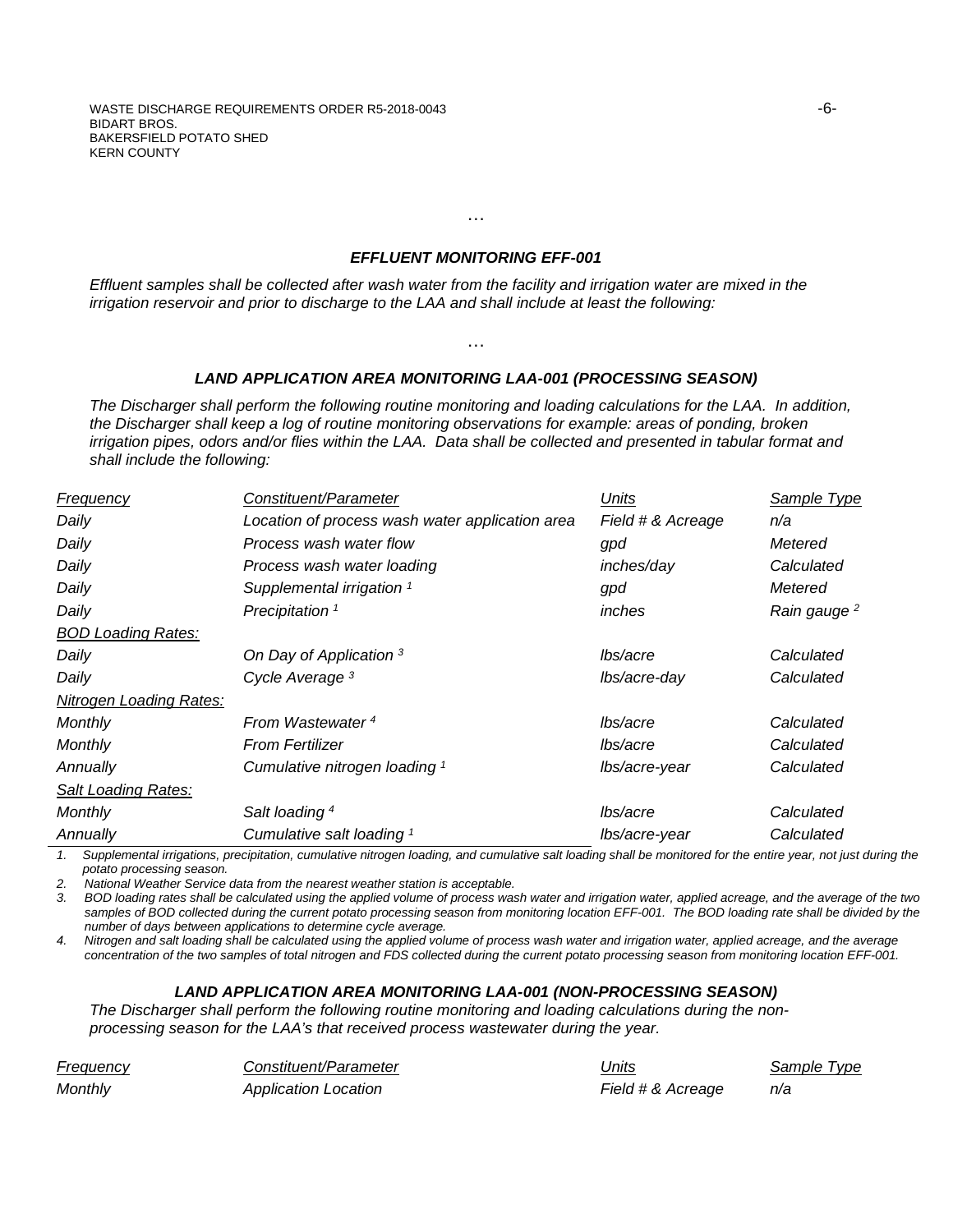WASTE DISCHARGE REQUIREMENTS ORDER R5-2018-0043 -7-BIDART BROS. BAKERSFIELD POTATO SHED KERN COUNTY

| Frequency                      | Constituent/Parameter                | <u>Units</u>  | <b>Sample Type</b>      |
|--------------------------------|--------------------------------------|---------------|-------------------------|
| Monthly                        | Supplemental Irrigation <sup>1</sup> | gallons       | Metered                 |
| Monthly                        | Precipitation <sup>1</sup>           | inches        | Rain gauge <sup>2</sup> |
| <b>Nitrogen Loading Rates:</b> |                                      |               |                         |
| <b>Monthly</b>                 | <b>From Fertilizer</b>               | lbs/acre      | Calculated              |
| Annually                       | Cumulative nitrogen loading 1        | lbs/acre-year | Calculated              |

*1. Supplemental irrigations, precipitation, cumulative nitrogen loading, and cumulative salt loading shall be monitored for the entire year, not just during the potato processing season.*

…

…

*2. National Weather Service data from the nearest weather station is acceptable.* 

Order R5-2014-0082 Information Sheet Background section shall be replaced by the following:

*On 9 April 2004, Bidart Bros., (Bidart) submitted a RWD that described potato washing and sorting activities at the facility. Additional information to complete the RWD was submitted on 12 May 2004. On 23 June 2004, Central Valley Water Board staff issued Monitoring and Reporting Program (MRP) No. R5-2004-0826 for the potato shed. Since 2004, Bidart has been submitting annual monitoring reports as required by the MRP.*

*On 12 August 2016, Bidart submitted an amended RWD that described a reduction in LAA, a new irrigation*  reservoir, and requested a reduction of monitoring frequency for supplemental irrigation water during the off *season.*

*Approximately 168,000 gallons per day of process water are discharged from the potato washing process to an irrigation reservoir. Process wash water and irrigation water from the nearby Beardsley Canal (Kern River Water) are mixed in the irrigation reservoir and pumped through a sand filter and drip irrigation system and applied to 133.5 acres of almonds (also referred to as the Land Application Area or LAA).*

…

…

Attachment A – Site Location Map, which is attached replaces the site plan included as Attachment A of the Waste Discharge Requirements Order R5-2014-0082.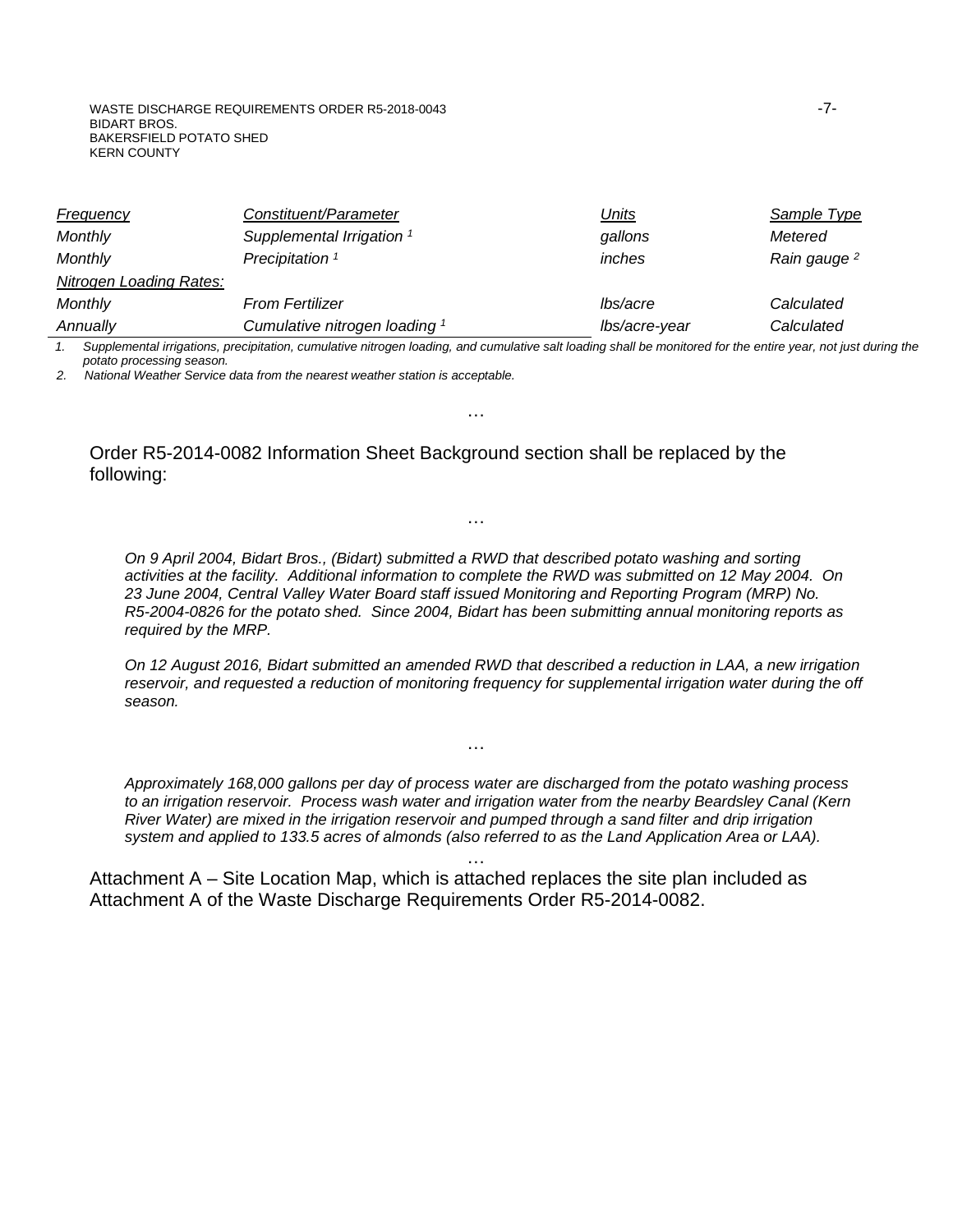Any person aggrieved by this action of the Central Valley Water Board may petition the State Water Board to review the action in accordance with Water Code section 13320 and California Code of Regulations, title 23, sections 2050 and following. The State Water Board must receive the petition by 5:00 p.m., 30 days after the date of this Order, except that if the thirtieth day following the date of this Order falls on a Saturday, Sunday, or state holiday, the petition must be received by the State Water Board by 5:00 p.m. on the next business day. Copies of the law and regulations applicable to filing petitions may be found on the Internet at:

http://www.waterboards.ca.gov/public\_notices/petitions/water\_quality

or will be provided upon request.

This Order is effective as of the date of adoption.

I, PATRICK PULUPA, Executive Officer, do hereby certify the foregoing is a full, true, and correct copy of an Order adopted by the California Regional Water Quality Control Board, Central Valley Region, on 31 May 2018.

> \_\_\_\_\_\_\_\_\_\_\_\_\_\_\_\_\_\_\_\_\_\_\_\_\_\_\_\_\_\_\_\_\_\_\_\_\_\_\_\_\_ *ORIGINAL SIGNED BY*PATRICK PULUPA, Executive Officer

Order Attachment: Attachment A - Site Location Map